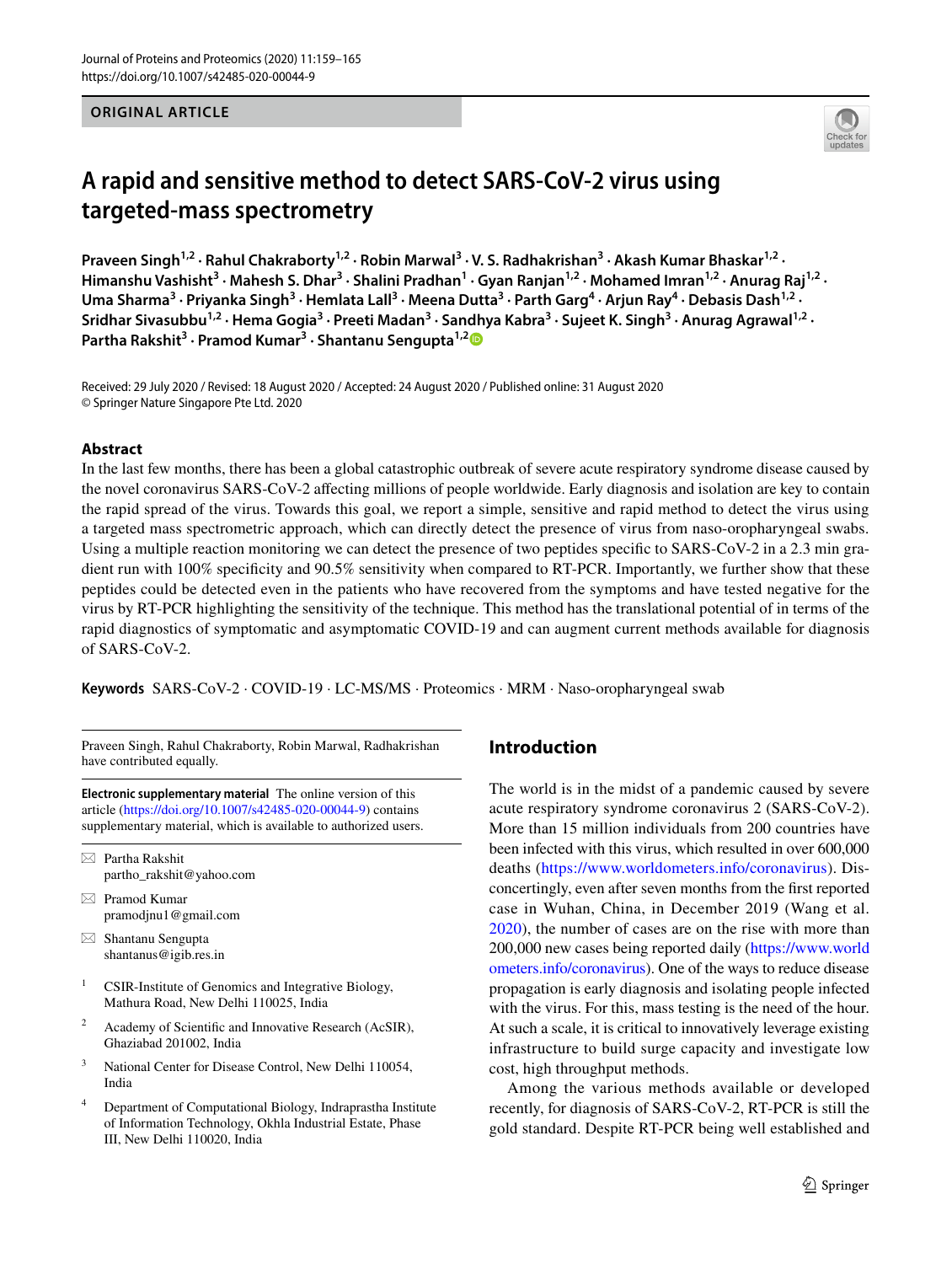widely available, many problems have emerged in actual performance, ranging from sub-optimal sensitivity, especially as the virus mutates, to low throughput due to many intermediate steps and long reaction times(Tahamtan and Ardebili [2020](#page-6-1)). Additionally, specialized reagents are necessary for RT-PCR, which increases the cost of the test. Apart from this, rapid antigen tests are also being extensively used in various countries for preliminary screening. These tests are based on the detection of antigens from the nasopharyngeal swab using antibodies. A positive test confrms the presence of the virus, but a negative test is inconclusive since the sensitivity of the antigen test is between 34 and 80% (Bruning et al. [2017](#page-5-0)). Thus, a highly sensitive method is required to directly detect the virus from the nasopharyngeal swab to facilitate rapid screening. Mass spectrometer with high accuracy and sensitivity can be an ideal platform to identify viral peptides with medium to high throughput.

Mass spectrometry (MS) based viral peptide detection has earlier been used for detection of viral proteins (Majchrzykiewicz-Koehorst et al. [2015;](#page-6-2) Foster et al. [2015;](#page-5-1) Santana et al. [2014](#page-6-3)). Identifcation of SARS-CoV-2 specifc peptides have also been reported recently (Gouveia et al. [2020](#page-5-2); IIhling et al. [2020](#page-5-3)). Gouveia et al. used SARS-CoV-2 infected cell lysate to identify peptides and validated these peptides in nasopharyngeal swab (Gouveia et al. [2020](#page-5-2)). They also shortlisted several peptides for targeted mass spectrometric studies (Gouveia et al. [2020](#page-5-4)). Cardozo et al. have reported the detection of three peptides using a 10.5 min run time with 83% sensitivity and 96% specifcity (Cardozo et al. [2020](#page-5-5)). Ihling et al. used a gargle solution of 3 infected patients and report the identifcation of 1 peptide from nucleoprotein using a 180 min gradient (IIhling et al. [2020](#page-5-3)).

In this study, we report a simple and rapid method that could detect two peptides, QIAPGQTGK and AIVS-TIQRKYK, from structural spike glycoprotein and replicase polyprotein 1ab respectively in 2.3 min gradient with a sensitivity of 90% and specifcity of 100%. Using follow up samples of patients who have symptomatically recovered and also tested negative for RT-PCR analyses, we show that these peptides are present in these samples indicating the potential of asymptomatic diagnosis of COVID-19 in patients.

## **Methods**

#### **Clinical sample collection**

Upper respiratory tract sample (nasopharyngeal swab and oropharyngeal swab) were collected in virus transport medium and samples were analyzed using COBAS 6800 automated system (Roche, Basel)according to the manufacturers guidelines(Corman et al. [2020](#page-5-6)). This study was approved by institutional ethics committees of National Centre for Disease Control, New Delhi and CSIR-Institute of Genomics and Integrative Biology, Delhi.

#### **Sample preparation**

Naso and oropharyngeal swab collected in viral transport media (VTM) were inactivated by incubation of samples with lysis buffer (25% guanidinium thiocyanate and 5%) SDS) for 20 min at room temperature (Pastorino et al. [2020](#page-6-4)). To this, 100 µl sodium deoxycholate  $(0.15\% \text{ w/v})$  per ml of sample was added and was incubated for 10 min at room temperature followed by addition of 20% (w/v) trichloroacetic acid (TCA) for protein precipitation. The samples were then centrifuged at 15,000 g for 15 min at 4 °C. Pellets were washed three times with pre-chilled acetone and protein pellets were resuspended in 100 mM Tris–HCl with 8 M urea (pH-8.5).

# **Identifcation of SARS‑CoV‑2 proteins using high‑resolution mass spectrometry**

Proteins extracted from the nasopharyngeal swab of eight RT-PCR confrmed COVID-19 patients were pooled and 300 µg of protein was reduced with 25 mM dithiothreitol for 25 min at 56 °C, followed by alkylation using 55 mM iodoacetamide (IAA) at room temperature for 20 min in dark. This sample was subjected to trypsin digestion (sequencing grade, Promega) using an enzyme–substrate ratio of 1:10 for 18 h at 37 °C and dried under vacuum. The digested peptides were then fractionated into 8 fractions using cation exchange chromatography using a SCX Cartridge (5 micron, 300 Å bead from AB Sciex, USA).A step-gradient of increasing concentration of ammonium formate bufer (35 mM, 50 mM, 75 mM, 100 mM, 125 mM, 150 mM, 250 mM and 350 mM ammonium formate, 30% v/v acetonitrile and  $0.1\%$  formic acid;  $pH = 2.9$ ) was used to elute the peptides.

#### **LC–MS/MS data acquisition**

The fractionated peptides were analyzed on a quadrupole-TOF hybrid mass spectrometer (TripleTOF 6600, Sciex, USA) coupled to a nano-LC system (Eksigent NanoLC-425) in data-dependent acquisition (DDA) mode. Peptides from each fractions were cleaned using C18 Ziptip (Merck, USA) and 4 µg of these peptides were loaded on a trap-column (ChromXP C18CL 5 µm 120 Å, Eksigent) where desalting was performed with a flow rate of 10 µl per minutes for 10 min. Peptides were separated on a reverse-phase C18 analytical column (ChromXP C18, 3 µm 120 Å, Eksigent) at a flow rate of 5  $\mu$ l/minute using buffer A (water with 0.1%) formic acid) and bufer B (acetonitrile with 0.1% formic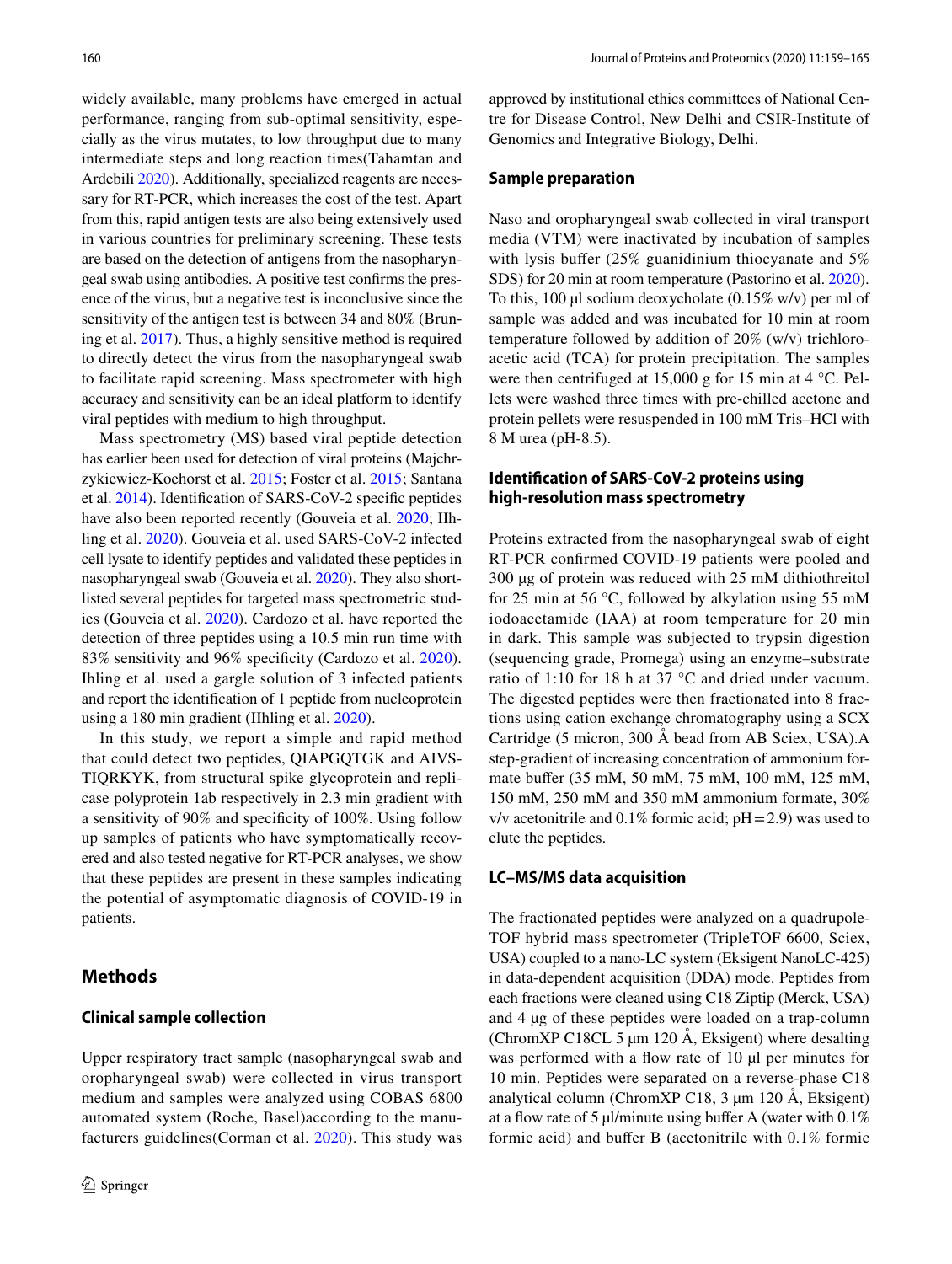acid) with following gradient: buffer B was increased gradually from 3 to 25% in frst 38 min. It was increased to 32% solvent B in the next 5 min, in the next 2 min buffer B was ramped up to 80% and 90% in further 0.5 min. It was held at the same concentration for the next 2.5 min. Bufer B was brought to the initial 3% concentration in the next 1 min and column was reconditioned for 8 min before next run.

Ion source parameters were set to 5.5 kV for the ion spray voltage, 25 psi for the curtain gas, 15 psi for the nebulizer gas and 250 °C as temperature. For DDA, a 1.8 s instrument cycle was repeated in high sensitivity mode throughout the whole gradient, consisting of a full scan MS spectrum (400–1250 m/z) with an accumulation time of 0.25 s, followed by 30 MS/MS experiments (100–1500 m/z) with 0.050 s accumulation time each, on MS precursors with charge state  $2 +$ to  $5 +$ exceeding a 150 cps threshold. Rolling collision energy was used and former target ions were excluded for 15 s.

#### **Database search**

For viral protein identifcation, a merged search for 8 DDA runs was performed in Protein Pilot software v5.0.1 (Sciex, USA) with paragon algorithm. The parameters used were as follows: Cysteine alkylation—IAA, digestion—trypsin and 2 missed cleavages were allowed. The search effort was set to 'Thorough ID' and false discovery rate (FDR) analysis was enabled. Proteins identifed with 1% global FDR were considered. The search was carried out against a UniProt database containing thirteen SARS-CoV-2 proteins.

## **Selection of peptides for validation phase**

## **Protein BLAST search**

Protein BLAST search was performed for each of the identifed peptide with non-redundant protein sequences (nr) database using NCBI blastp suite using default parameters for short sequence search.

#### **Peptide variability analysis**

To check whether the identifed peptides fall in the invariable region of proteins in SARS-CoV-2, their sequence homology was checked with protein sequences of around 54,000 SARS-CoV-2 strains submitted in the Global Initiative on Sharing All Infuenza Data (GISAID) in FASTA format (version 01July2020). Diferent protein sequences were segregated and aligned, to observe the variability of the identifed peptides amongst diferent strains. JalView tool was used for viewing the consensus of peptides over all the strains (Waterhouse et al. [2009](#page-6-5)).

#### **Detection of SARS‑CoV‑2 specifc proteins**

#### **Method standardization**

A short scheduled multiple reaction monitoring (sMRM) method, with a retention time window of 20 s was developed with the unique viral peptides identifed in DDA runs, with multiple transitions for each of the peptides. Sample preparation was performed as described above and data acquisition was performed using a triple quadrupole hybrid ion trap mass spectrometer (QTrap 6500+, Sciex) coupled with a Sciex ExionLC UHPLC system. Tryptic peptides were loaded on an Acquity CSH C18 column (1.7  $\mu$ m 2.1 × 100 mm, Waters) and separated using a binary gradient with bufer A (0.1% formic acid in water) and buffer B (0.1% formic acid in acetonitrile). Peptides were loaded on column with a flow-rate of 600 µL per minute and 98% bufer A. Bufer B concentration was increased from an initial 2–10% in 0.2 min and 50% in 1.1minutes. Bufer B concentration was ramped-up to 90% in another 0.2 min and held at the same gradient for 0.1 min and then brought to initial 2% in the next 0.1minute and held at the same concentration for 0.6. The total gradient was for 2.3 min. Peak review was performed using MultiQuant 3.0 (Sciex).

#### **Serology test for detection of antibody against SARS‑CoV‑2**

To check if the individuals had developed antibodies against SARS-CoV-2, we collected blood samples (5 ml) in vacutainer tubes from individuals and separated the plasma by centrifugation. Presence of antibodies was detected using Elecsys anti-SARS-CoV-2 on Cobas e411, Roche.

# **Results**

# **Identifcation of SARS‑CoV‑2 proteins using high‑resolution mass spectrometry**

We initially performed a data-dependent acquisition of a pool of eight symptomatic RT-PCR confrmed patients using high-resolution mass spectrometer as mentioned in the methods section. We identifed 22 peptides from 4 proteins of SARS-CoV-2with 1% False discovery rate (FDR). We identifed three structural proteins-spike glycoprotein (spike), nucleoprotein (NP) and envelope small membrane protein (ENV) and a protein Replicase polyprotein 1ab (Rep) from non-structural part (Supplementary Table 1)-Among these, eight peptides from 3 proteins (Rep, Spike and NP), that were unique and un-modifed was selected for generation of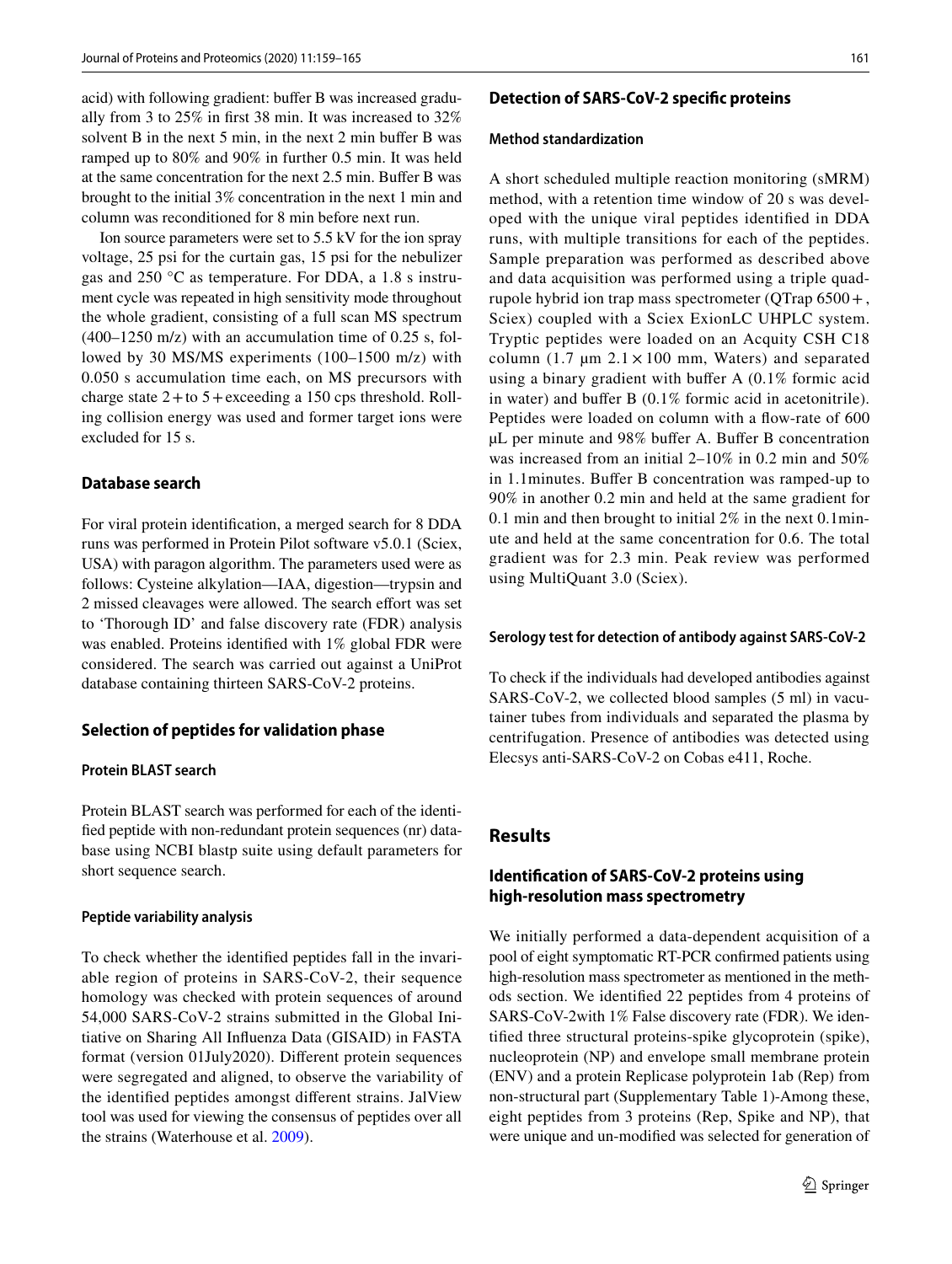<span id="page-3-0"></span>**Table 1** List of unshared and un-modifed peptides identifed in database search for data dependent run through highresolution mass spectrometry (HRMS)

| UniProtKB acces- Protein name<br>sion no. |                           | Peptide sequence                         | Charge         | Parent m/z |
|-------------------------------------------|---------------------------|------------------------------------------|----------------|------------|
| P0DTD1                                    | Replicase polyprotein 1ab | <b>AIVSTIORKYK</b>                       | 3              | 436.2662   |
|                                           |                           | <b>LTDNVYIK</b>                          | $\overline{c}$ | 483.2687   |
|                                           |                           | <b>MDGSIIOFPN</b>                        | $\overline{c}$ | 561.2684   |
| PODTC <sub>2</sub>                        | Spike glycoprotein        | LIANQFNSAIGK                             | $\overline{c}$ | 638.3564   |
|                                           |                           | <b>STNLVKNK</b>                          | $\overline{c}$ | 452.2665   |
|                                           |                           | <b>AHFPREGVFVS-</b><br><b>NGTHWFVTOR</b> | 4              | 618.8134   |
|                                           |                           | <b>OIAPGOTGK</b>                         | 2              | 450.2508   |
| PODTC9                                    | Nucleoprotein             | <b>ADETOALPOR</b>                        | $\overline{c}$ | 564.7858   |

an in-house sMRM method for SARS-CoV-2 specifc protein detection in patients (Table [1](#page-3-0)).

# **Protein BLAST search**

We also performed Protein BLAST searches with non-redundant protein sequences (nr) database using NCBI blast suite. The search revealed that seven of the eight peptides were unique to SARS-CoV-2. They were AIVSTIQRKYK and MDGSIIQFPN of Rep, QIAPGQTGK, LIANQFNSAIGK, AHFPREGVFVSNGTHWFVTQR and STNLVKNK of Spike and ADETQALPQR of NP.

## **Peptides in conserved regions**

Sequences for more than 54,000 strains of SARS-CoV-2 have been documented in GISAID up to July 1, 2020. This gave us an opportunity to check if the peptides selected were in the invariant region. Screening through protein sequences of all these strains we found these peptides to be completely conserved among diferent SARS-CoV2 strains and showed no variability in the peptide sequences (Supplementary Fig. 1). Few strain sequences in the GISAID database show gaps and variations, probably due to low sequence quality or host editing.

# **Detection of SARS‑CoV‑2 specifc proteins**

For diagnostic purposes, it is important to obtain the desired results in the shortest possible time. Keeping this in mind, we developed a short scheduled multiple reaction monitoring (sMRM) method of 2.3 min with multiple transitions for each of the identifed peptides. Based on the consistency and quality of the peaks in the ion chromatogram we included two peptides- AIVSTIQRKYK from Rep and QIAPGQTGK from spike in the sMRM method (Fig. [1](#page-4-0)). Apart from that, we also included an additional peptide of serum albumin as an internal control for protein amount (Fig. [1\)](#page-4-0). The optimized parameters used for the MRM method, to detect SARS-CoV-2 proteins in patient samples are provided in Supplementary Table 2. We considered a sample to be positive for SARS-CoV-2 if overlapping transitions were present with an intensity of greater than  $1.5 \times 10^3$  and a signal to noise ratio of greater than 10for either of the two selected peptides.

# **Detection of SARS‑CoV‑2 in naso‑oropharyngeal swab samples**

We analyzed 103samples using the sMRM method developed in two diferent sample sets. The frst set consisted of 20 samples (including follow up) from 14 patients for whom we had to follow-up RT-PCR data (Table [2\)](#page-4-1). Interestingly, although most of the patients had recovered as was evident from their being RT-PCR negative and being free of symptoms, we found that they continue to retain the peptides even after 14 days (Sample 5, 6, 7, 8, 10 in Table [2\)](#page-4-1) of initial infection. In 2 of the patients (sample 1 and 14), RT-PCR was found to be negative while the patients had symptoms. One of these patients (sample 14) was found to be negative on the 1<sup>st</sup> day but was found positive on the second day while we found peptide peaks to be present on both the days, clearly indicating the sensitivity of the sMRM method.

In the second set, we analyzed 82 case control samples. Among these 63 were RT-PCR positive and considered as patients. For controls, we considered 20 individuals who had negative RT-PCR and did not have any antibodies as evident from negative serology test indicating the absence of IgM and IgG against SARS-CoV-2. Mass spectrometric analysis revealed that in all the 20 negative samples, peptides were not detected. Of the 63 positive samples, 57 were found to be positive using our method. Thus, our method has a sensitivity of 90.4% and specifcity of 100% with respect to RT-PCR positive samples and true controls (serologically negative, RT-PCR negative).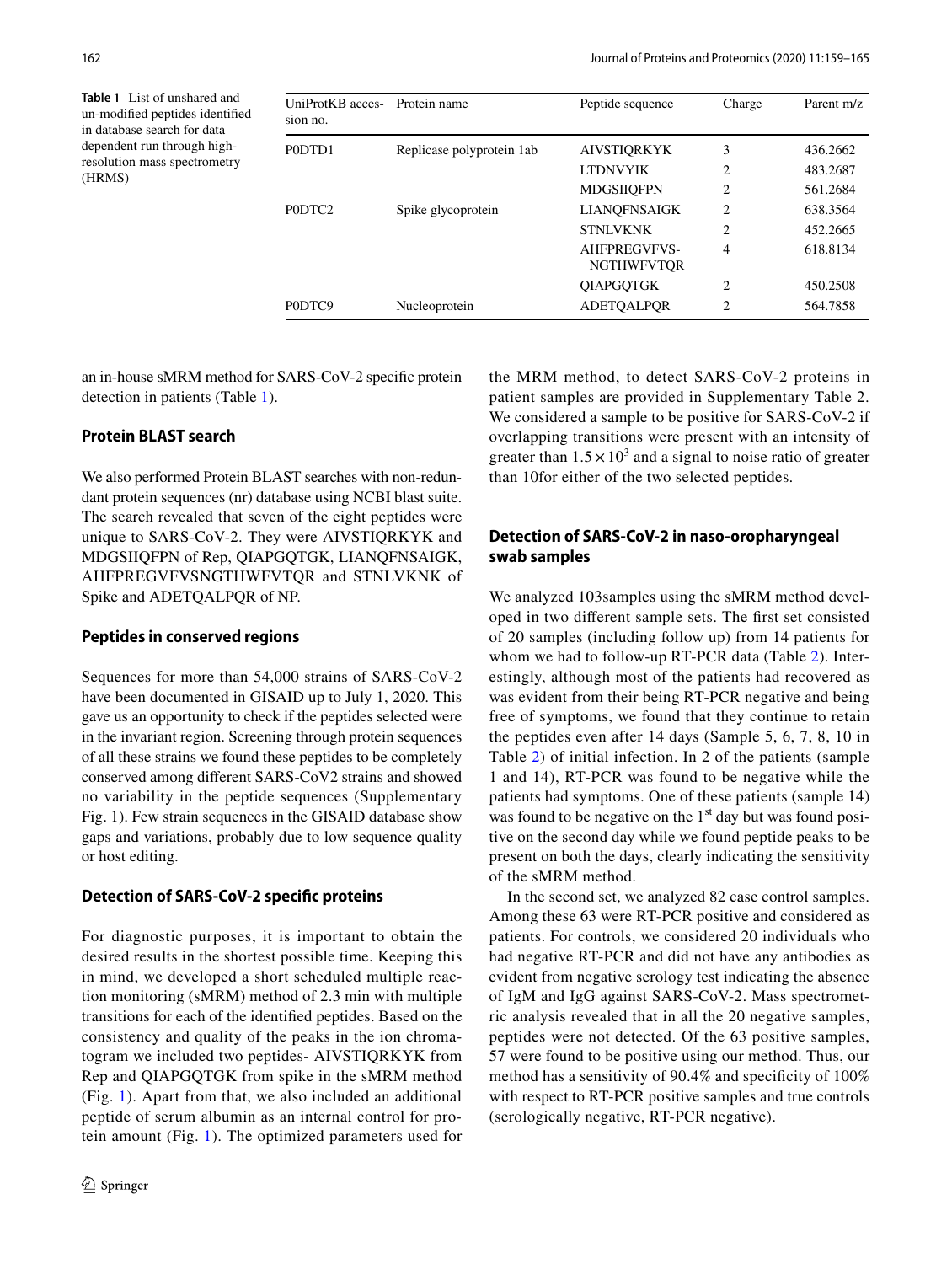<span id="page-4-0"></span>**Fig. 1 a** Chromatographic separation of the three peptides of naso-oropharyngeal protein digest. Chromatogram for the selected fragment ions are shown in di\_erent colours for tryptic digest peptides **b** (i) AIVSTIQRKYK (Replicase polyprotein 1 ab), (ii) QIAPGQTGK (Spike glycoprotein) and (iii) AEFAEVSK (Albumin)



<span id="page-4-1"></span>**Table 2** List of patients considered for set-1 analysis

| Index patient | Date after<br>1st RTPCR | Symptoms       | RT PCR   | Mass spec |
|---------------|-------------------------|----------------|----------|-----------|
| 1             | $\overline{2}$          | Yes            | Negative | Positive  |
| 2             | $\overline{c}$          | No             | Negative | Positive  |
| 3             | 3                       | Yes            | Positive | Positive  |
| 4             | 13                      | Yes            | Positive | Positive  |
| 5             | $\overline{0}$          | Yes            | Positive | Positive  |
|               | 10                      | Yes            | Positive | Positive  |
|               | 18                      | No             | Negative | Positive  |
| 6             | 12                      | No             | Negative | Positive  |
|               | 16                      | No             | Negative | Positive  |
| 7             | 14                      | No             | Negative | Positive  |
| 8             | 12                      | Yes            | Positive | Positive  |
|               | 17                      | No             | Negative | Positive  |
| 9             | 10                      | N <sub>0</sub> | Negative | Positive  |
| 10            | 10                      | No             | Negative | Positive  |
|               | 14                      | No             | Negative | Positive  |
| 11            | 10                      | No             | Negative | Positive  |
| 12            | 5                       | No             | Negative | Positive  |
| 13            | 1                       | No             | Negative | Positive  |
| 14            | $\theta$                | Yes            | Negative | Positive  |
|               | 1                       | Yes            | Positive | Positive  |

#### **Discussion**

The objective of the study was to develop a simple and rapid targeted mass spectrometric method (sMRM) to identify peptides specifc to SARS-CoV-2. For this, we initially analyzed samples in high-resolution mass spectrometer and identifed eight unique and unmodifed peptides from three proteins of SARS-CoV-2. These peptides were unique to SARS-CoV-2 and most importantly lay in the invariant region as revealed by analysis of more than 54,000 SARS-CoV-2 strains sequences submitted in GSAID up to 1st July 2020. This indicates that even if there are mutations in the virus, it should not afect the sequence of the peptides chosen. Using these peptides, we developed a short, 2.3 min, the gradient for the sMRM method and selected two peptides AIVSTIQRKYK from Replicase and QIAPGQTGK from Spike protein of SARS CoV-2 based on the consistency and quality of the spectra. Apart from these two peptides, we also included one peptide of human serum albumin AEFAEVSK as a control for protein amount. This was important since in a few samples we found that the intensities of albumin transitions were very low indicating low protein concentration and if the viral load is low in such samples it could result in false-negative results. These samples were thus not considered.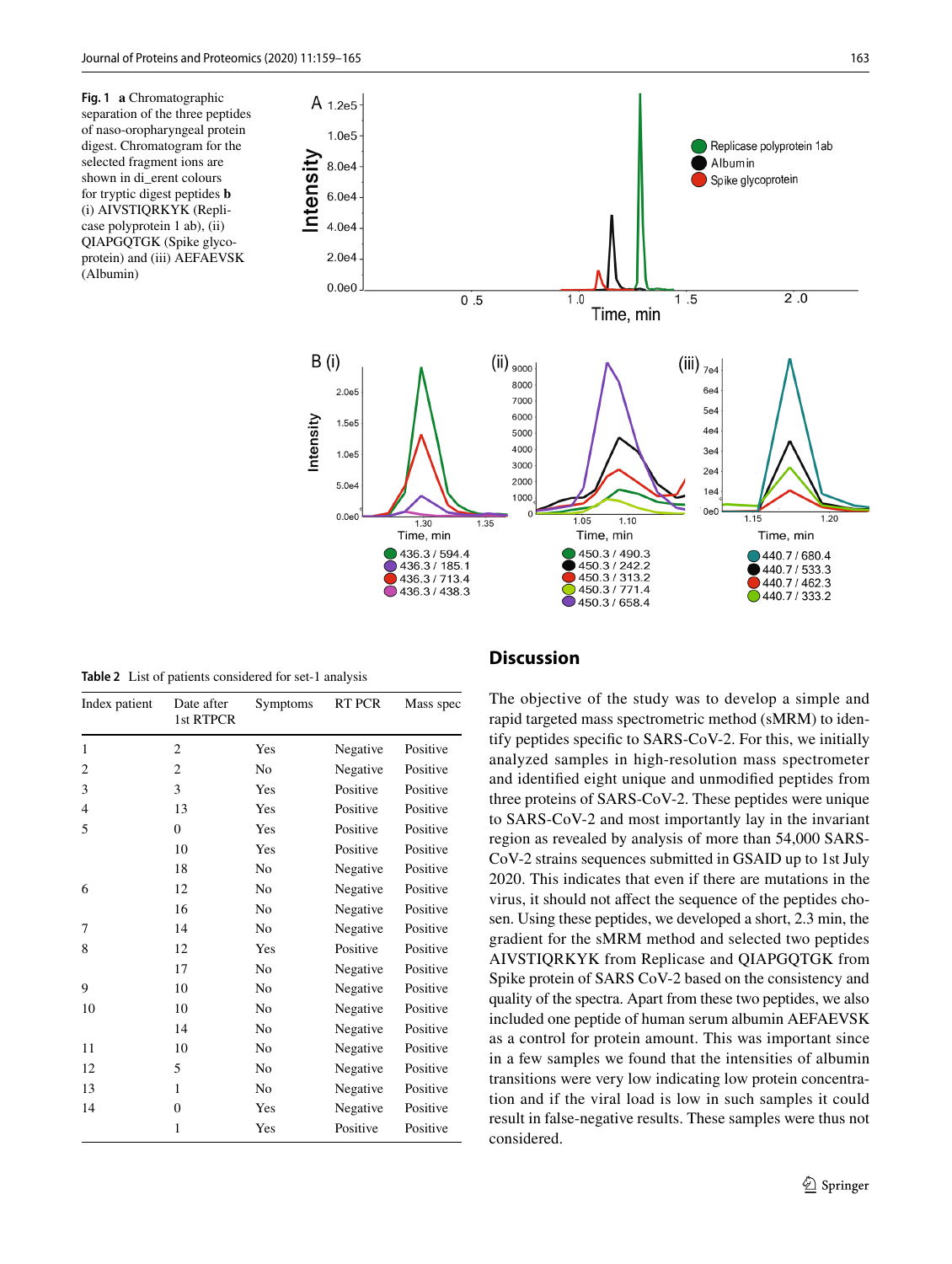Using this method we analyzed 103 naso-oropharyngeal samples in two sets. In the frst set, we included 20 samples from 14 patients for which RT-PCR data of two or more time points was available. Interestingly, peptide peaks were detected in patients who recovered from the symptoms and were RT-PCR negative for SARS-CoV-2. Interestingly, peptide peaks were observed in two symptomatic patients who tested negative with RT-PCR of which one was tested positive in subsequent RT-PCR indicating false negative RT-PCR in the frst instance. Thus, the data indicates high sensitivity of the current method and can be used for initial diagnosis including diagnosis of asymptomatic cases.

In the second set, we analyzed case–control samples. As discussed previously, patients who have recovered, and were RT-PCR negative also show peptide peaks. For this, we considered healthy individuals with no exposure to SARS-CoV-2 virus as revealed by serology tests for antibodies against SARS-CoV-2and RT-PCR. These are the true controls since they neither have any active infection nor had been infected by the virus, previously. We considered a sample to be positive for SARS-CoV-2 if overlapping transitions were present with an intensity of greater than  $1.5 \times 10^3$  and a signal to noise ratio of greater than 10 for either of the two selected peptides. This value was chosen since there will be residual peaks from carry-over of the previous sample and it was observed that the median values of the peaks in blank due to carry over were  $2 \times 10^2 - 4.5 \times 10^2$  depending on the transition with a maximum intensity. Thus, to negate the carry-over efect we only considered peaks with intensity more than three times of this  $(1.5 \times 10^3)$ . Using this criterion; we could distinguish SARS-CoV-2 virus-infected individuals from uninfected ones with high specifcity (100%) and sensitivity (90.4%) when compared with the RT-PCR. Out of the 63 RT-PCR positive samples, we reported 57 to be positive. Of the six samples that we did not confrm positive, three satisfed the criteria of at least three transitions in one peptide to be overlapping and having an intensity of greater than  $1.5 \times 103$ . However, the signal to noise ratio for one of the three transitions was not above 10. In one sample although the signal to noise ratio in three transitions were more than 10, the intensity of one of the transition was  $1.42 \times 103$  which fell marginally short of our criteria. In the remaining two samples, more than one transition did not meet our criteria. It should be noted that the results of RT PCR could also be falsely positive in these cases.

There are several advantages of using mass spectrometer for the diagnosis of SARS-CoV-2. The swab samples can be directly collected in vials containing inactivation bufer ensuring safe transport and handling of the samples. The major advantage of our method is its short run time with a 2.3 min gradient which is the fastest reported till date for detection of SARS-CoV-2 peptides. Cardozo et al. [\(2020\)](#page-5-5) reported a MRM with a gradient of 10.5 min that could detect SARS-CoV-2 peptides with a sensitivity of 83%. Interestingly, they used fully automated sample preparation protocol using robotic liquid handler and turbulent fow chromatography, multiplexed for online sample clean-up and UPLC separation that enabled them to run 4 samples within the 10.5 min run. However, this kind of setup will only be available in state-of-the-art laboratories and hence cannot be used for regular diagnostic purpose. In contrast, our method can be used in any laboratory equipped with a triple quadrupole mass spectrometer.

One of the perceived disadvantages of using mass spectrometry-based diagnostics is the cost of the equipment, however, the per-sample assay cost (less than \$3 per sample) is considerably lower when compared to other methods like RT-PCR. We thus, propose that targeted mass spectrometry should currently be explored for screening and diagnostic purpose, which can augment the number of tests that are currently being carried out to detect SARS-CoV-2 and complement traditional RT-PCR based assays or act as an alternate and accurate diagnostic tool with high specifcity and sensitivity.

**Acknowledgements** We thank CSIR project (MLP 2003) for funding. Praveen Singh and Akash kumar Bhaskar received fellowship support from CSIR. Rahul Chakraborty received a fellowship from UGC. Anurag Raj received a fellowship from DST. Shalini Pradhan, Gyan Ranjan, Mohamed Imran received support from CSIR-IGIB. We thank Purbasha Bhattacharya for helping in writing the manuscript.

# **References**

- <span id="page-5-0"></span>Bruning AHL, Leefang MMG, Vos J et al (2017) Rapid tests for influenza, respiratory syncytial virus, and other respiratory viruses: a systematic review and meta-analysis. Clin Infect Dis 65:1026–1032
- <span id="page-5-5"></span>Cardozo KHM, Lebkuchen A, Okai GG et al (2020) Fast and low-cost detection of SARS-CoV-2 peptides by tandem mass spectrometry in clinical samples.<https://doi.org/10.21203/rs.3.rs-28883/v1>.
- <span id="page-5-6"></span>Corman VM, Landt O, Kaiser M et al (2020) Detection of 2019 novel coronavirus (2019-nCoV) by real-time RT-PCR. Euro Surveill 25:1
- <span id="page-5-1"></span>Foster MW, Gerhardt G, Robitaille L et al (2015) Targeted proteomics of human metapneumovirus in clinical samples and viral cultures. Anal Chem 87:10247–10254
- <span id="page-5-4"></span>Gouveia D, Grenga L, Gaillard JC, Gallais F et al (2020a) Shortlisting SARS-CoV-2 peptides for targeted studies from experimental data-dependent acquisition tandem mass spectrometry data. Proteomics 20:e2000107.<https://doi.org/10.1002/pmic.202000107>
- <span id="page-5-2"></span>Gouveia D, Miotello G, Gallais F, Gaillard J et al (2020b) Proteotyping SARS-CoV-2 virus from nasopharyngeal swabs: a proof-of-concept focused on a 3 min mass spectrometry window. J Proteome Res.<https://doi.org/10.1101/2020.06.19.161000>

[https://www.worldometers.info/coronavirus.](https://www.worldometers.info/coronavirus) Accessed 18 July 2020

<span id="page-5-3"></span>Iihling C, Tänzler D, Hagemann S et al (2020) Mass spectrometric identifcation of SARS- CoV-2 proteins from gargle solution samples of COVID-19 patients. J Proteome Res. [https://doi.](https://doi.org/10.1021/acs.jproteome.0c00280) [org/10.1021/acs.jproteome.0c00280](https://doi.org/10.1021/acs.jproteome.0c00280)